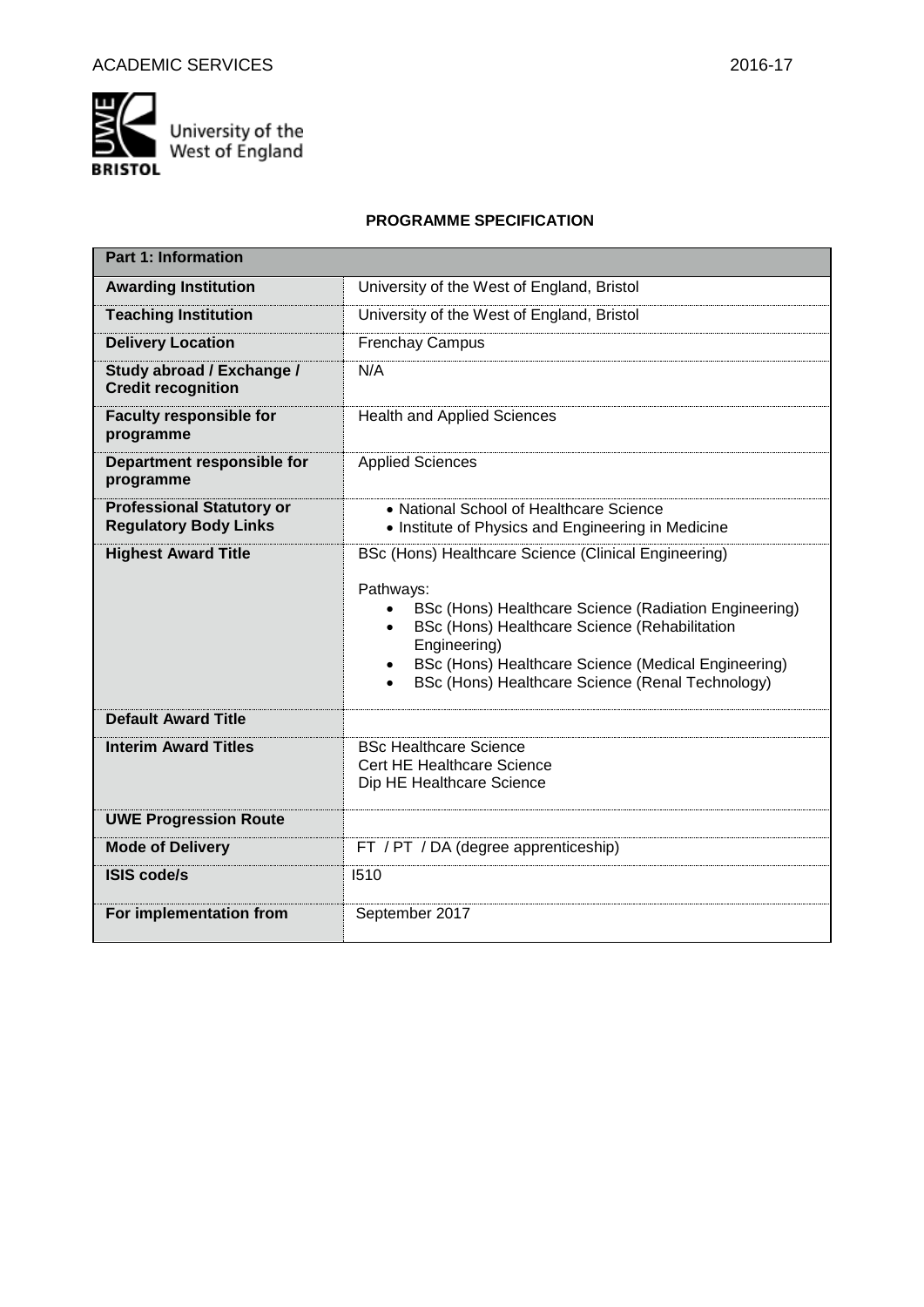#### **Part 2: Description**

The BSc (Hons) Healthcare Science (Clinical Engineering) programme is part of the University's extensive Healthcare Science provision to provide the principle training route for Healthcare Science Practitioners and is aligned with the employer led Education and Skills Funding Agency [Level 6](https://www.gov.uk/government/publications/apprenticeship-standard-healthcare-science-practitioner-degree-apprenticeship)  [Healthcare Science Practitioner Degree Apprenticeship Standard.](https://www.gov.uk/government/publications/apprenticeship-standard-healthcare-science-practitioner-degree-apprenticeship) This exciting course is delivered through a unique collaboration between the University of the West of England and NHS providers, and has been developed in direct response to the Modernising Scientific Careers programme at the Department of Health. This has been established to develop a common career pathway, education and training standards for Clinical Engineers (described as a **Practitioner Training Programme** or **PTP**), with professional specialisms in:

- [Radiation Engineering](http://www.nshcs.hee.nhs.uk/curricula)
- [Rehabilitation Engineering](http://www.nshcs.hee.nhs.uk/curricula)
- [Medical Engineering](http://www.nshcs.hee.nhs.uk/curricula)
- [Renal Technology](http://www.nshcs.hee.nhs.uk/curricula)

as defined by Health Education England.

The degree programme enables students to develop the knowledge and skills required of a healthcare scientist whilst also completing the extensive work-based training that forms an integral and significant proportion of a three year course, and to demonstrate specified standards of practice. The unique delivery of the course allows NHS staff to complete the qualification whilst remaining in-post through a combination of innovative online materials and focused block-release at UWE.

#### **The programme provides**:

- Opportunities for students from a wide range of backgrounds to develop and realise their potential in a supportive and responsive teaching and learning environment.
- Added value for learners in their specialised, subject-specific knowledge and transferable skills.
- The opportunity for students to develop the skills to reflect and review their own practice (both academically and professionally) and strive to improve personal performance.
- Development of the necessary skills and attributes for further professional development, through academic study and continual lifelong learning as enterprising healthcare science professionals.
- Embedded service user and carer interaction to put patient care at the heart of the training.

#### **More specifically it provides:**

- Cutting edge healthcare sciences using state of the art equipment and learning materials
- An understanding of the importance of patient-centered care, evidence based practice, clinical audit, multidisciplinary team working and sustainable development.
- Practical experience of working in NHS or private laboratories enabling the student to perform a range of relevant methods and techniques, and to undertake a project in a working context.
- An extensive use of blended approaches to support work-based-learning.
- The underpinning knowledge, skills and professional attitude to prepare students to work as a scientist, with research skills modules at all levels.
- A broad knowledge base in medical engineering and biosciences with specific areas of deeper understanding relevant to healthcare sciences.
- A unique opportunity for students to develop specialist knowledge and skills within pathways specifically designed (and professionally required) for the pursuance of a career as a Healthcare Scientist in the NHS.

#### **Programme requirements for the purposes of the Higher Education Achievement Record (HEAR)**

The Clinical Engineering programme is a professionally accredited course that integrates theoretical and practical approaches to understanding medical engineering in the context of the human body in health and disease. It provides a foundation in core engineering and bioscience subjects that builds to a choice of science specialisms at more advanced levels, e.g. radiation, rehabilitation, medical engineering & renal technology. These subjects are supported by practical investigations to develop student proficiencies in data analysis, diagnosis and problem solving. Central to the programme is the clinical engineering professional work-based training portfolio which is an essential component of the student's career progression.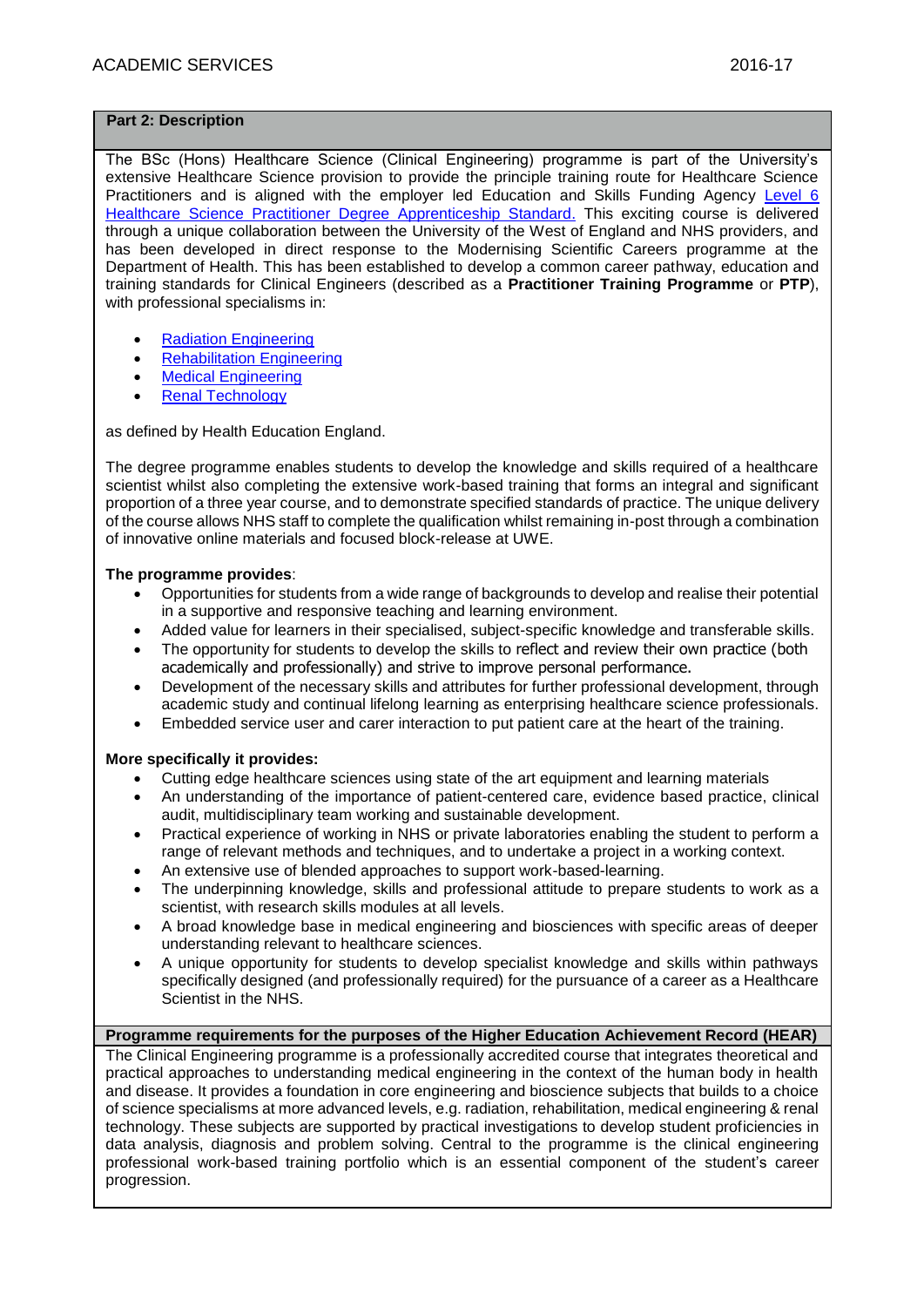# **Part 2: Description**

# **Regulations**

A: Approved to [University Regulations and Procedures](http://www1.uwe.ac.uk/students/academicadvice/assessments/regulationsandprocedures.aspx)

No modules can be considered for condonation.

Aegrotat awards will not give eligibility for NSHCS accreditation.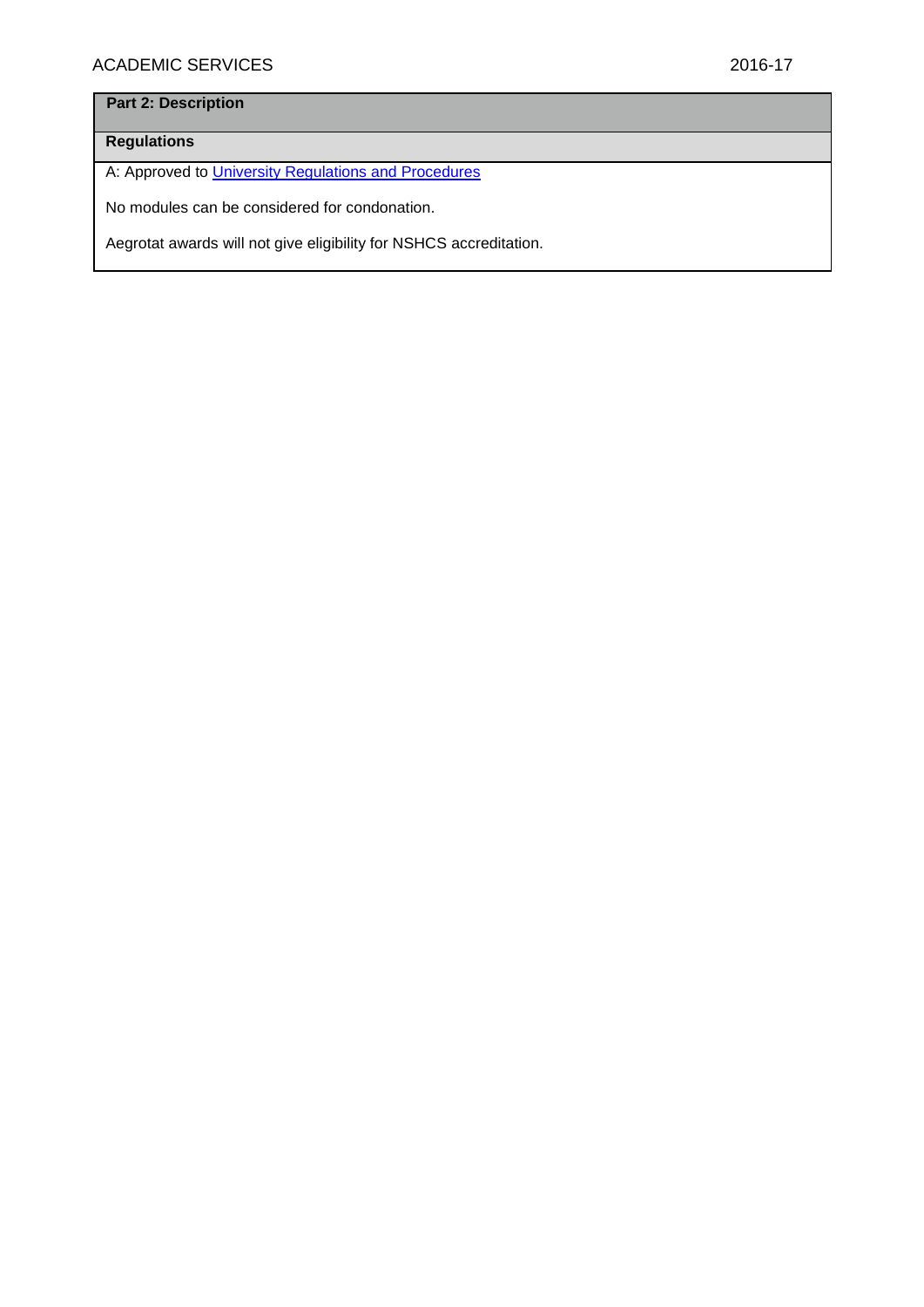## **Part 3: Learning Outcomes of the Programme**

The award route provides opportunities for students to develop and demonstrate knowledge and understanding, qualities, skills and other attributes in the following areas:

| <b>Learning Outcomes:</b>                                                                                                                                                      | Engineering<br>Scientific Basis of<br>USSKL6-30-1 | Sö.<br>Principles in Healthcare<br>USSJT6-30-1 | USSJT7-30-1 Pathophysiology of Disease | Physiology<br>∞<br>USSJT8-30-1 Anatomy | Scientific Practice<br>USSJT9-30-2 | USSKLB-30-2 Advanced Clinical Engineering | USSKLC-30-2 Applied Clinical Engineering | Sci.<br>Prof. Aspects of Health.<br><b>USSJTC-30-2</b> | USSKLD-30-3 Advanced Radiation Engineering | Eng.<br>Advanced Rehabilitation<br>USSKLE-30-3 | Eng.<br>USSKLG-30-3 Applied Radiation and Med. | USSKLF-30-3 Adv. Renal and Medical Eng. | and Renal Eng.<br>USSKLH-30-3 Applied Rehab. | USSJSJ-30-3 Healthcare Science Project | Sci.<br>Prac. for Health.<br>Prof.<br>USSJSK-30-3 | Practice<br>Science<br>Prof. Healthcare<br>USSKLM-30-3 |
|--------------------------------------------------------------------------------------------------------------------------------------------------------------------------------|---------------------------------------------------|------------------------------------------------|----------------------------------------|----------------------------------------|------------------------------------|-------------------------------------------|------------------------------------------|--------------------------------------------------------|--------------------------------------------|------------------------------------------------|------------------------------------------------|-----------------------------------------|----------------------------------------------|----------------------------------------|---------------------------------------------------|--------------------------------------------------------|
| A) Knowledge and understanding of:                                                                                                                                             |                                                   |                                                |                                        |                                        |                                    |                                           |                                          |                                                        |                                            |                                                |                                                |                                         |                                              |                                        |                                                   |                                                        |
| Demonstrate an underpinning knowledge of engineering and<br>biosciences that provides the foundations for study in the<br>Clinical Engineering pathways of Healthcare Science. | X                                                 |                                                | X                                      | X                                      |                                    | X                                         | X                                        |                                                        |                                            |                                                |                                                |                                         |                                              |                                        |                                                   |                                                        |
| Understand the context of healthcare sciences and their<br>application to practical problems.                                                                                  |                                                   |                                                |                                        |                                        |                                    |                                           |                                          | X                                                      |                                            |                                                |                                                |                                         |                                              | $\mathsf{x}$                           | X                                                 | X                                                      |
| Understand a broad range of diagnostic measurement<br>techniques including the rationale for the investigation                                                                 |                                                   | x                                              |                                        |                                        |                                    | x                                         | X                                        | X                                                      | X                                          | X                                              | X                                              | X                                       | X                                            |                                        |                                                   |                                                        |
| Demonstrate competence in specific areas of medical<br>engineering and laboratory measurement with an<br>understanding of the principles underlying the techniques<br>used.    |                                                   | X                                              |                                        |                                        |                                    | X                                         | X                                        |                                                        | X                                          | X                                              | $\boldsymbol{\mathsf{x}}$                      | X                                       | x                                            |                                        |                                                   |                                                        |
| Demonstrate an understanding of the research, development<br>and innovation across the NHS and in healthcare science in<br>particular.                                         |                                                   |                                                |                                        |                                        | $\mathsf{x}$                       |                                           |                                          |                                                        |                                            |                                                |                                                |                                         |                                              | x                                      | $\boldsymbol{\mathsf{x}}$                         | X                                                      |
| (B) Intellectual Skills                                                                                                                                                        |                                                   |                                                |                                        |                                        |                                    |                                           |                                          |                                                        |                                            |                                                |                                                |                                         |                                              |                                        |                                                   |                                                        |
| Actively question and seek relevant information.                                                                                                                               |                                                   | x                                              |                                        |                                        | X                                  |                                           |                                          |                                                        | х                                          | x                                              | x                                              | X                                       | X                                            | x                                      | X                                                 | X                                                      |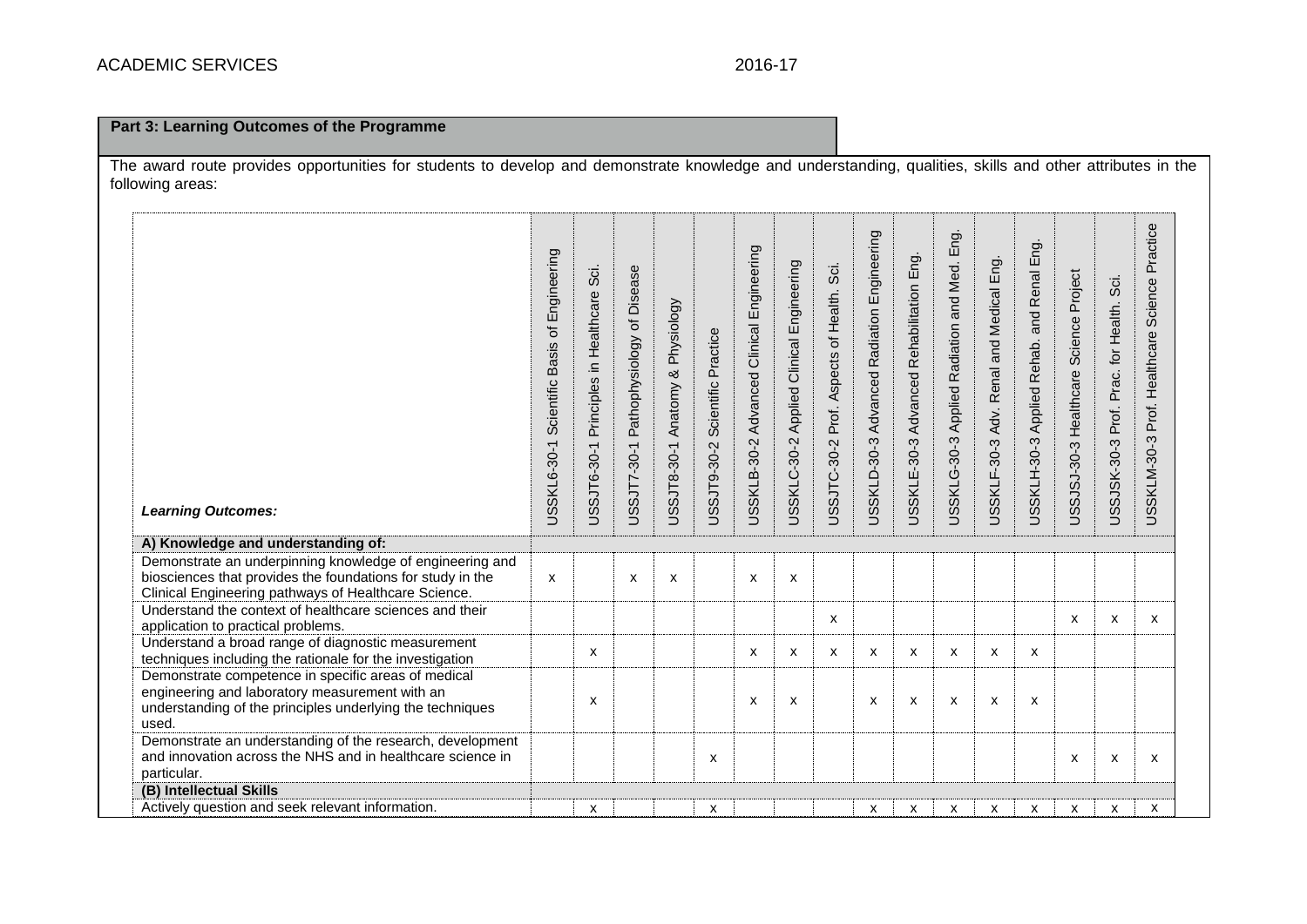# **ACADEMIC SERVICES**

## 2016-17

| Part 3: Learning Outcomes of the Programme                                                                                                                                                                                        |                           |                           |              |                           |                           |              |   |   |              |              |   |                           |                           |                           |                           |              |  |
|-----------------------------------------------------------------------------------------------------------------------------------------------------------------------------------------------------------------------------------|---------------------------|---------------------------|--------------|---------------------------|---------------------------|--------------|---|---|--------------|--------------|---|---------------------------|---------------------------|---------------------------|---------------------------|--------------|--|
| Compare and contrast information from different sources<br>online and offline.                                                                                                                                                    | $\mathbf{x}$              |                           | $\mathsf{x}$ | $\boldsymbol{\mathsf{x}}$ |                           |              |   |   | X            | X            | X | $\mathsf{x}$              | $\mathsf{x}$              | $\mathsf{x}$              |                           |              |  |
| Critically evaluate information against hypotheses in a range<br>of research scenarios.                                                                                                                                           |                           |                           |              |                           |                           | х            | X |   | х            | х            | x | x                         | x                         | X                         |                           |              |  |
| Actively analyse and apply problem-solving strategies.                                                                                                                                                                            |                           |                           |              |                           |                           | X            | X |   | X            | X            | X | $\boldsymbol{\mathsf{x}}$ | X                         | x                         |                           |              |  |
| Demonstrate independent self-directed learning, and skills for<br>life-long learning.                                                                                                                                             |                           |                           |              |                           |                           |              |   | x | x            | X            | x | x                         | $\boldsymbol{\mathsf{x}}$ | x                         | X                         | X            |  |
| (C) Subject/Professional/Practical Skills                                                                                                                                                                                         |                           |                           |              |                           |                           |              |   |   |              |              |   |                           |                           |                           |                           |              |  |
| Understand the importance of patient-centred care, evidence<br>based practice, clinical audit and multidisciplinary team<br>working.                                                                                              |                           |                           |              |                           |                           |              |   | x |              |              |   |                           |                           | X                         | X                         | $\mathsf{x}$ |  |
| Critically observe, analyse and evaluate information arising<br>from a wide range of sources.                                                                                                                                     |                           |                           |              |                           |                           |              |   |   | X            | X            | X | $\boldsymbol{\mathsf{x}}$ | X                         | X                         | X                         | $\mathsf{x}$ |  |
| Apply practical approaches to the study of selective aspects<br>of healthcare science and demonstrate an awareness of<br>safety and good workplace practice.                                                                      | X                         | х                         | х            | x                         | X                         | х            | х | x | х            | х            | x | X                         | х                         | x                         | х                         | х            |  |
| Communicate effectively scientific data and concepts using a<br>range of communication strategies.                                                                                                                                | $\mathsf{x}$              | $\mathsf{x}$              | $\mathsf{x}$ | $\boldsymbol{\mathsf{x}}$ | $\mathsf{x}$              | X            | X | X | $\mathsf{x}$ | $\mathsf{x}$ | X | $\mathsf{x}$              | $\mathsf{x}$              | $\boldsymbol{\mathsf{x}}$ | $\boldsymbol{\mathsf{x}}$ | $\mathsf{x}$ |  |
| Develop discipline-specific interests by specialising within the<br>programme in relation to subject and/or career aspirations.                                                                                                   |                           |                           |              |                           |                           | x            | x | x | x            | х            | x | x                         | x                         | $\mathsf{x}$              | X                         | x            |  |
| Obtain, record, collate and critically analyse data using<br>appropriate practical techniques, working as an individual or<br>within a group.                                                                                     | $\boldsymbol{\mathsf{x}}$ |                           | $\mathsf{x}$ | $\boldsymbol{\mathsf{x}}$ | $\boldsymbol{\mathsf{x}}$ | x            | X |   | X            | $\mathsf{x}$ | X | $\boldsymbol{\mathsf{x}}$ | X                         | X                         |                           |              |  |
| Demonstrate an understanding of the research process,<br>including the current ethical and legal frameworks within<br>which human and animal research can be conducted in the<br>UK, through the execution of a research project. |                           |                           |              |                           | $\boldsymbol{\mathsf{x}}$ |              |   |   |              |              |   |                           |                           | X                         | X                         | $\mathsf{x}$ |  |
| (D) Transferable skills and other attributes                                                                                                                                                                                      |                           |                           |              |                           |                           |              |   |   |              |              |   |                           |                           |                           |                           |              |  |
| Communicate information, advice, instruction and<br>professional opinion to colleagues, patients, clients, users,<br>their relatives and carers.                                                                                  |                           |                           |              |                           |                           |              |   | X |              |              |   |                           |                           | $\boldsymbol{\mathsf{x}}$ | X                         | $\mathsf{x}$ |  |
| Critically analyse data arising from various means of<br>engineering, biological or work-based inquiry.                                                                                                                           |                           |                           |              |                           |                           | x            | х |   | х            | x            | x | x                         | х                         | х                         | X                         | x            |  |
| Undertake active learning and development.                                                                                                                                                                                        |                           |                           |              |                           |                           |              |   |   |              |              |   |                           |                           | X                         | X                         | $\mathsf{x}$ |  |
| Apply information management skills to their learning and<br>practice.                                                                                                                                                            | $\boldsymbol{\mathsf{x}}$ | $\boldsymbol{\mathsf{x}}$ | x            | X                         | x                         | x            | X | x | x            | X            | X | x                         | x                         | x                         | X                         | X            |  |
| Work effectively as a team member.                                                                                                                                                                                                | $\boldsymbol{\mathsf{x}}$ | x                         | х            | x                         |                           | x            | x | x | x            | x            | x | X                         | x                         | x                         | X                         | x            |  |
| Demonstrate an autonomous and reflective approach to<br>lifelong learning.                                                                                                                                                        |                           |                           |              |                           |                           | $\mathsf{x}$ | X | X | $\mathsf{x}$ | x            | X | $\boldsymbol{\mathsf{x}}$ | $\mathsf{x}$              | X                         | $\boldsymbol{\mathsf{x}}$ | $\mathsf{x}$ |  |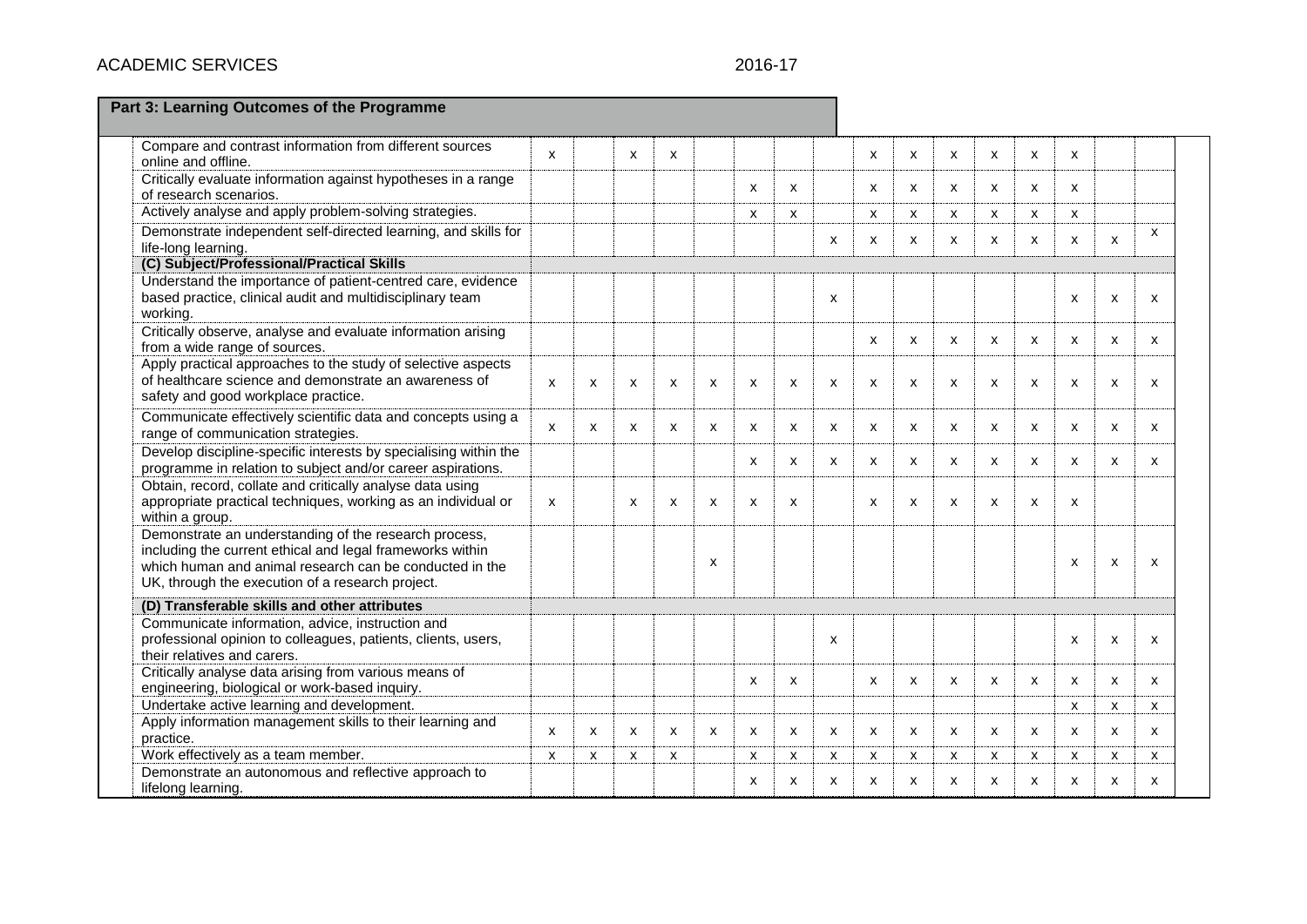requirements: 240

## **Part 4: Programme Structure**

This structure diagram demonstrates the student journey from Entry through to Graduation for a typical **full time student**, including:

- level and credit requirements
- interim award requirements
- module diet, including compulsory and optional modules

USSJTC-30-2

Professional Aspects of Healthcare Science

| <b>ENTRY</b> |                                  | <b>Compulsory Modules</b>                                                                                                                                                                                                                                                                    | <b>Optional Modules</b> | <b>Interim Awards</b>                                           |
|--------------|----------------------------------|----------------------------------------------------------------------------------------------------------------------------------------------------------------------------------------------------------------------------------------------------------------------------------------------|-------------------------|-----------------------------------------------------------------|
|              | $\overline{\phantom{0}}$<br>Year | <b>USSKL6-30-1</b><br>$\bullet$<br>Scientific Basis of<br>Engineering<br><b>USSJT6-30-1</b><br>$\bullet$<br>Principles in<br><b>Healthcare Science</b><br><b>USSJT7-30-1</b><br>$\bullet$<br>Pathophysiology of<br><b>Disease</b><br><b>USSJT8-30-1</b><br>$\bullet$<br>Anatomy & Physiology | None                    | Cert HE<br>Healthcare<br>Science<br>Credit<br>requirements: 120 |
|              |                                  |                                                                                                                                                                                                                                                                                              |                         |                                                                 |
|              |                                  | <b>Compulsory Modules</b>                                                                                                                                                                                                                                                                    | <b>Optional Modules</b> | <b>Interim Awards</b>                                           |
|              |                                  | <b>USSJT9-30-2</b><br><b>Scientific Practice</b>                                                                                                                                                                                                                                             |                         |                                                                 |
|              | $\mathbf{\Omega}$<br>Year        | USSKLB-30-2<br>$\bullet$<br><b>Advanced Clinical</b><br>Engineering<br>USSKLC-30-2 Applied<br>$\bullet$<br><b>Clinical Engineering</b>                                                                                                                                                       | None                    | Dip HE Healthcare<br>Science<br>Credit<br>roquiromonto: 210     |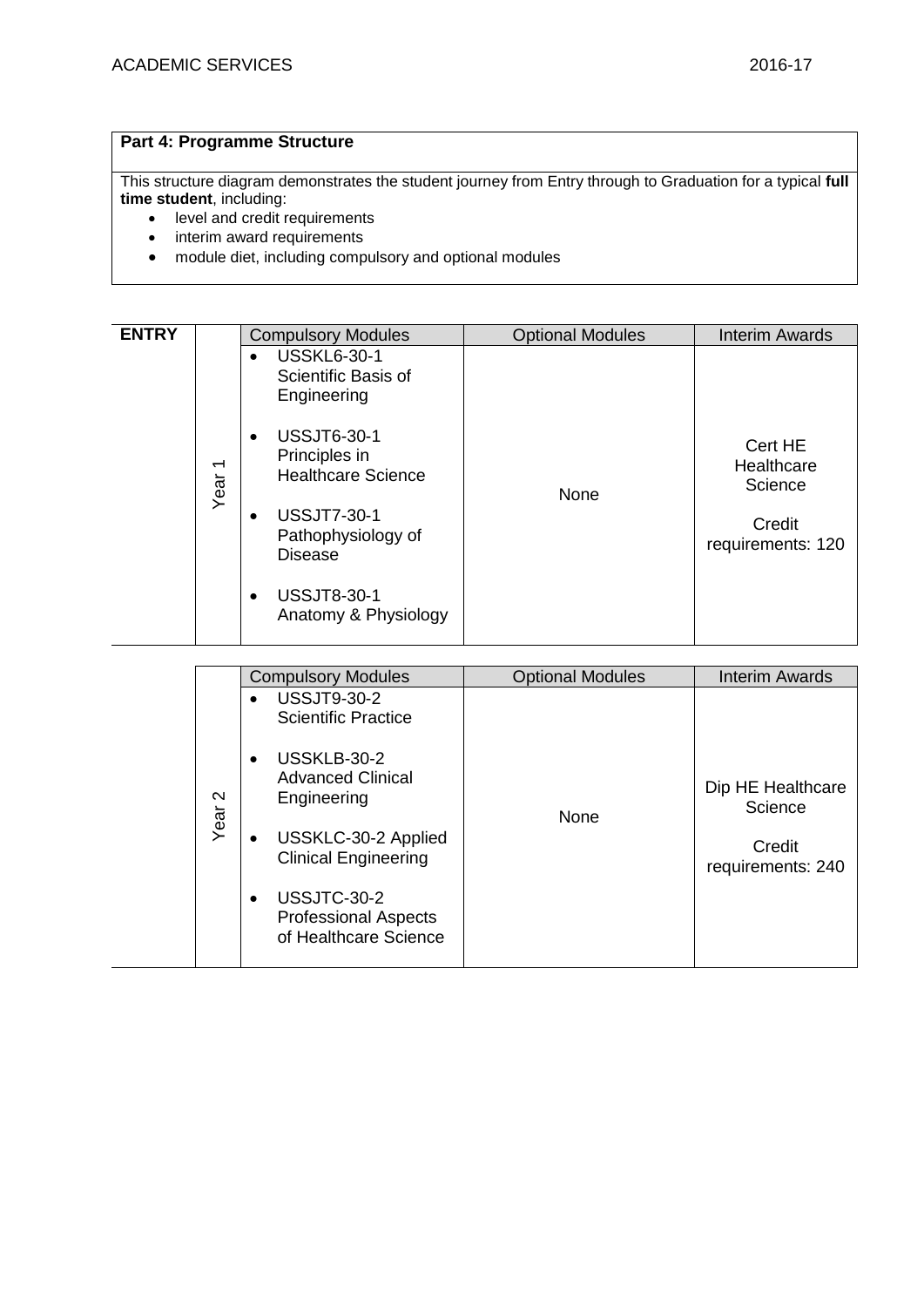|                   |                        | <b>Compulsory Modules</b>                                                                                                                                                                                                                                        | <b>Optional Modules</b>                                                                                                                                                                                                                                                                                                                                                                                                                                                                                                                                                                                                                                                                                                                                                                                                                                                       | <b>Interim Awards</b>                                                                                                                                                       |
|-------------------|------------------------|------------------------------------------------------------------------------------------------------------------------------------------------------------------------------------------------------------------------------------------------------------------|-------------------------------------------------------------------------------------------------------------------------------------------------------------------------------------------------------------------------------------------------------------------------------------------------------------------------------------------------------------------------------------------------------------------------------------------------------------------------------------------------------------------------------------------------------------------------------------------------------------------------------------------------------------------------------------------------------------------------------------------------------------------------------------------------------------------------------------------------------------------------------|-----------------------------------------------------------------------------------------------------------------------------------------------------------------------------|
|                   |                        | <b>USSJSJ-30-3</b><br><b>Healthcare Science</b><br>Project                                                                                                                                                                                                       | Students must opt for one<br>of the following four<br>pathways:                                                                                                                                                                                                                                                                                                                                                                                                                                                                                                                                                                                                                                                                                                                                                                                                               |                                                                                                                                                                             |
| Year <sub>3</sub> | $\bullet$<br>$\bullet$ | For FT / PT delivery<br>USSJSK-30-3<br><b>Professional Practice</b><br>for Healthcare Science<br><b>OR</b><br>For DA delivery<br>(contains DA End<br><b>Point Assessment)</b><br><b>USSKLM-30-3</b><br><b>Professional Healthcare</b><br><b>Science Practice</b> | <b>Radiation Engineering</b><br>USSKLD-30-3<br><b>Advanced Radiation</b><br>Engineering<br>USSKLG-30-3 Applied<br>$\bullet$<br>Radiation and<br>Rehabilitation<br>Engineering<br><b>Rehabilitation</b><br><b>Engineering</b><br>USSKLF-30-3<br><b>Advanced Rehabilitation</b><br>and Renal Engineering<br>USSKLG-30-3 Applied<br>$\bullet$<br>Radiation and<br>Rehabilitation<br>Engineering<br><b>Medical Engineering</b><br><b>USSKLE-30-3</b><br><b>Advanced Medical</b><br>Engineering<br>USSKLH-30-3 Applied<br><b>Renal and Medical</b><br>Engineering<br><b>Renal Technology</b><br>USSKLF-30-3<br><b>Advanced Rehabilitation</b><br>and Renal Engineering<br>USSKLH-30-3 Applied<br><b>Renal and Medical</b><br>Engineering<br>Due to professional portfolio<br>requirements students will<br>not be able to transfer<br>between pathways within<br>Year <sub>3</sub> | <b>BSc Healthcare</b><br>Science<br>Credit<br>requirements: 300<br>[Only available to<br>students entering<br>Year 3 from C992<br><b>UWE FdSc</b><br>Healthcare<br>Science] |

# **GRADUATION**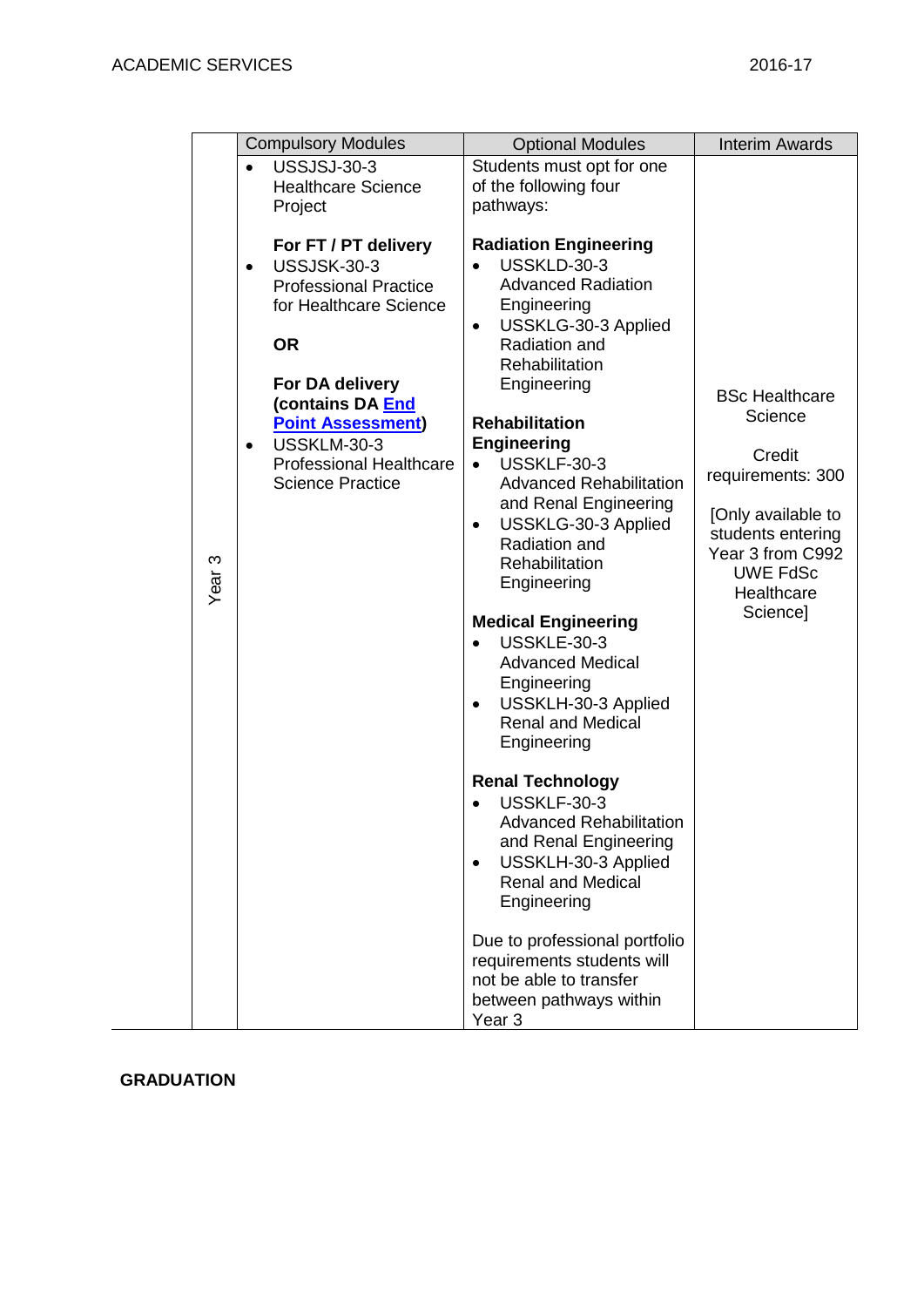#### **Part 5: Entry Requirements**

The University's Standard Entry Requirements apply with the following additions/exceptions:

- Candidates must be in employment in a relevant role in a clinical engineering department. Note: to access funding from the employing institution's apprenticeship levy the candidate must be employed in a higher apprenticeship role (further details on the Education & Skills Funding Agency funding requirements can be found [here\)](https://www.gov.uk/guidance/sfa-funding-rules).
- Equivalent qualifications and/or work experience may also be acceptable (refer to UWE website for requirements) and would be judged on individual merit.
- All students graduating from the UWE C992 FdSc Healthcare Science programme (with a Clinical Engineering specialism) will be able to enter the BSc (Hons) Healthcare Science (Clinical Engineering) at Level 6. The FdSc maps identically to the BSc at Levels 4 & 5, and applies the same entry requirements.

Tariff points as appropriate for the year of entry - up to date requirements are available through the [courses database.](http://www1.uwe.ac.uk/whatcanistudy/courses)

**Health assessment/declaration/vaccinations.** Applicants must be in good health and be up-to-date with routine immunisations e.g. tetanus, diphtheria, polio and MMR. Applicants who are offered a place will be required to complete a questionnaire and must be prepared to undergo a medical examination. Applicants will also be required to confirm their status in respect of a number of infectious diseases and immunisations (tuberculosis, measles, mumps, rubella, chicken pox, varicella, hepatitis B, hepatitis C, HIV antibodies) and be prepared to have all required vaccinations. If vaccinations are not up-to-date this will affect ability to continue on the course. Concerns with regards to vaccinations should be raised at the point of application.

**Disclosure of Criminal Background**. The Rehabilitation of Offenders Act 1974 does not apply and all convictions, including those which are spent, must be disclosed. This is in accordance with the Rehabilitation of Offenders Act 1974 (Exceptions) Order 1975. Applicants who are offered a place must undergo a Disclosure and Barring Service (DBS) check and will be required to complete a Disclosure Application Form. All information will be treated in confidence and only taken into account when absolutely necessary.

## **Part 6: Reference Points and Benchmarks**

[QAA UK Quality Code for HE](http://www.qaa.ac.uk/assuringstandardsandquality/quality-code/Pages/default.aspx)

-Framework for higher education qualifications (FHEQ) -Subject benchmark statements

- Engineering (2015)

- Biomedical Science (2015)

[UWE Strategy 2020](http://www1.uwe.ac.uk/about/corporateinformation/strategy.aspx)

[UWE academic](http://www1.uwe.ac.uk/aboutus/policies) policies

[UWE Education for Sustainable Development](http://www1.uwe.ac.uk/about/corporateinformation/sustainability/education.aspx)

The course adheres to the professional body requirements for the:

- [National School of Healthcare Science](https://www.networks.nhs.uk/nhs-networks/msc-framework-curricula/ptp-1/learning-outcomes-indicative-content-and-training-programme-manuals) (Practitioner Training Programme in Clinical Engineering)
- [Institute of Physics and Engineering in Medicine](http://www.ipem.ac.uk/CareersTraining/IPEMAccreditedcourses.aspx) (Practitioner Training Programme in Clinical Engineering)

The course is aligned to the requirements of the Education & Skills Funding Agency Level 6 Healthcare [Science Practitioner Degree Apprenticeship Standard.](https://www.gov.uk/government/publications/apprenticeship-standard-healthcare-science-practitioner-degree-apprenticeship)